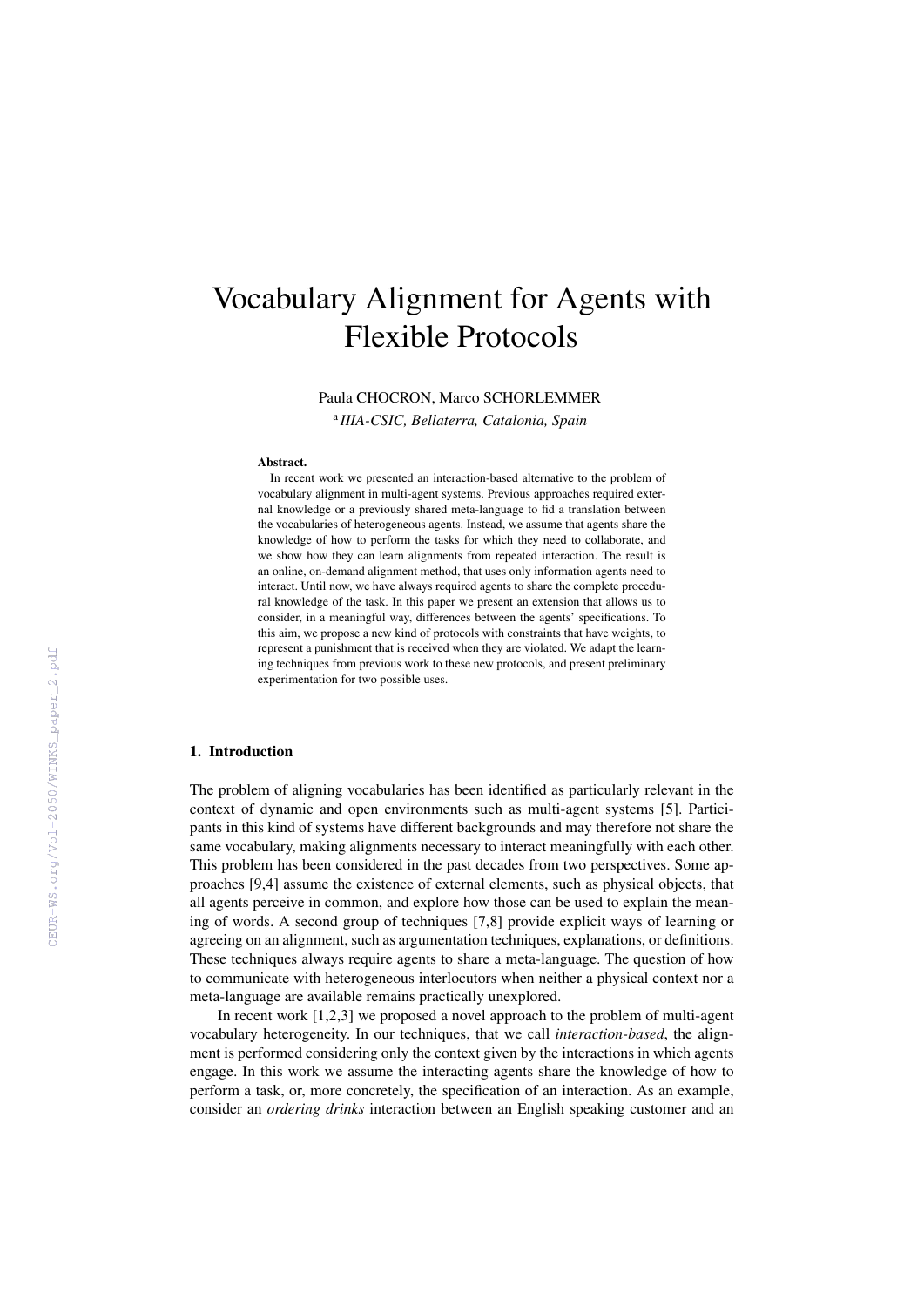Italian waiter. Since the agents share the dynamics of the conversation they will, for example, both know that the waiter will ask for the colour if wine is ordered. However, the words used by each agent can be different (*vino* and *colore* instead of *wine* and *colour*). In previous work, we developed techniques that agents can use to learn progressively, from the experience of interacting, which mappings lead to successful interactions. After several dialogues, agents learn an alignment that they can use to order and deliver drinks with that particular interlocutor.

An important restriction that we (until now) imposed on agents is that they have to share the entire structure of the interactions they perform. This means that they need to agree on exactly how each interaction should be performed, modulo an alignment. This is a reasonable decision considering that our goal was to study how agents can learn alignments from shared interaction specifications. However, it is in practice a strong restriction, and it always raises the question of what agents can learn if the protocol is not completely shared. Our answer was that if the differences are small, they will be ignored by the learning methods, which work statistically. If, instead, there are significant differences, agents have nothing to learn, since there is no alignment that is useful to perform the tasks together. However, we have never performed a systematic analysis of how these differences affect the learning process.

In this paper we present an extension to the problem we studied in previous work, that considers the case when agents do not share the complete alignment. To this aim, we present a new kind of interaction specifications, based on the LTL constraint protocols that we used in [3]. These new protocols include a weight for each interaction rule, introducing a meaningful way to include differences between specifications. We provide an adaptation of our learning techniques to these protocols, and a way of measuring the quality of an alignment. These ideas can be seen from two points of views. One is to consider agents that use unrelated protocols, and to analyse how the techniques can find the alignment that minimize the punishment. Alternatively, we can suppose agents use protocols that have a shared portion and then diverge in some local rules, and use the method to find the alignment for the common part. In section 4 we present preliminary experiments for these two applications.

## 2. Vocabulary Alignment in (Rigidly) Openly Specified Interactions

In this section we summarize the approach that we proposed in [3] to let agents infer alignments from the experience of interacting. We consider two agents  $a_1$  and  $a_2$  that have different vocabularies  $V_1$  and  $V_2$  respectively. Agents interact repeatedly using, for each interaction, the specification defined in a protocol. In this work we used open specifications consisting of rules that constrain what can be said without specifying completely the flow of the interaction. We chose to use a reduced version of the *ConDec* protocols [6], which define the constraints in linear temporal logic (LTL).

To define the protocols formally, let a vocabulary *V* be a set of words and consider a pair of agent IDs  $A = \{a_1, a_2\}$ . The set of messages  $M_{V,A}$  is the set of all tuples  $\langle a_i, v \rangle$ where  $v \in V$  and  $i \in \{1,2\}$ . An interaction protocol over *V* and *A* is a tuple  $\langle M_{VA}, C \rangle$ , where  $C$  is a set of constraints on how messages can be uttered. Constraints are LTL sen-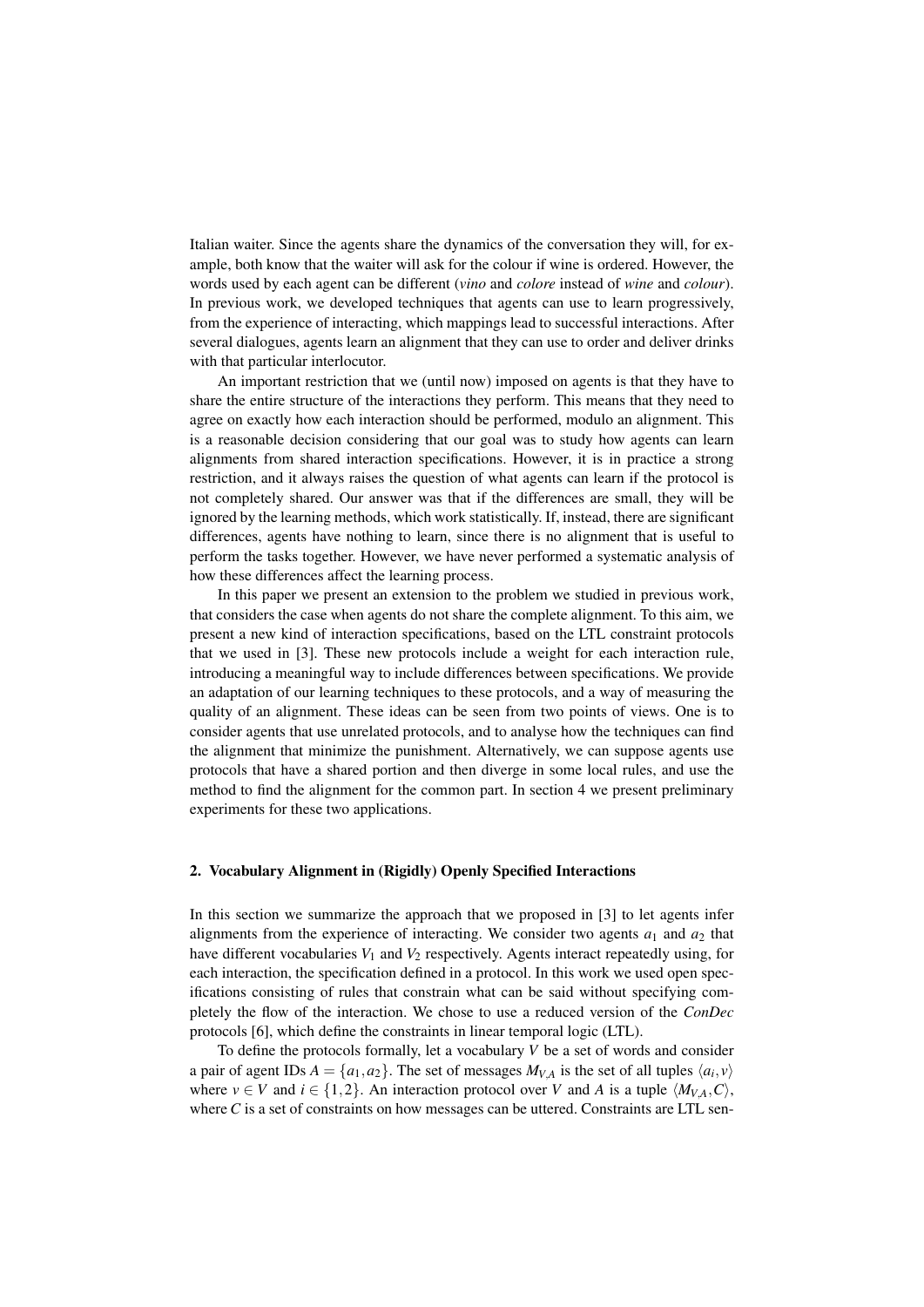tences renamed conveniently, that are shown in Table 2<sup>1</sup>. In this table,  $n \in \mathbb{N}$ ,  $a, b \in M_{V,A}$ , and  $\Diamond$ ,  $\Box$ ,  $\circ$  are the LTL operators that mean *eventually*, *globally* and *next* respectively. These constraints are generally divided into two classes. Existential constraints (*absence*) predicate over how many times a message can be uttered, while relational constraints describe binary relations between two utterances. In a protocol  $\langle M_{VA}, C \rangle$ , the constraints *C* needs to be a subset of the possible constraints over  $M_{VA}$ .

Table 1. LTL definitions of constraints

| Constraint          | LTL meaning                              |
|---------------------|------------------------------------------|
| absence(a)          | $\neg \Diamond a$                        |
| : correlation(a, b) | $\Diamond a \rightarrow \neg \Diamond b$ |
| !response(a,b)      | $\Box(a \rightarrow \neg \Diamond b)$    |
| !before(a,b)        | $\square(\Diamond b \to \neg a)$         |
| premise(a,b)        | $\Box(\bigcirc b \rightarrow a)$         |
| $!$ premise $(a,b)$ | $\square(0b \rightarrow \neg a)$         |
| $imm_{after}(a,b)$  | $\Box(a \rightarrow \bigcirc b)$         |
| $!imm_{a}fter(a,b)$ | $\Box(a \rightarrow \bigcirc \neg b)$    |

During an interaction,  $a_1$  and  $a_2$  have protocols  $\mathfrak{P}_1 = \langle M_{A,V_1}, C_1 \rangle$  and  $\mathfrak{P}_2 =$  $\langle M_{A,V_2}, C_2 \rangle$  respectively, and each agents send messages to its interlocutor respecting the constraints in its protocol. As an example, consider again the ordering drinks scenario where the waiter  $w$  speaks Italian and the customer  $c$  speaks English. In this situation, agents could be using the following the following two protocols  $\mathfrak{P}_w$  and  $\mathfrak{P}_c$ , where *w* is the waiter and *c* is the customer.

> $\mathfrak{P}_w = \{ \text{premise}(\langle w, da \text{ bere} \rangle, \langle c, \text{birra} \rangle), \}$  $premise(\langle w, da \text{ } bere \rangle, \langle c, \text{ } vino \rangle),$  $\langle \textit{response}(\langle \textit{c}, \textit{birra}\rangle, \langle \textit{w}, \textit{colore}\rangle),$  $\{imm_{\textit{a}}\text{f} \textit{ter}(\langle c, \textit{vino} \rangle, \langle \textit{w}, \textit{colore} \rangle)\}$  $\mathfrak{P}_c = \{ \text{premise}(\langle w, \text{to drink} \rangle, \langle c, \text{beer} \rangle), \}$  $premise(\langle w, to \, drink \rangle, \langle c, wine \rangle),$  $l$ *response*( $\langle c, \text{beer} \rangle, \langle w, \text{color} \rangle),$  $\{imm_{a} \text{fter}(\langle c, \text{wine}\rangle, \langle \text{w}, \text{color}\rangle)\}$

A sequence of messages is called an *interaction*. We say an interaction is *possible* for a protocol if it does not violate any of its constraints, or, more formally, if it is an LTL-model of each of its constraints.

As we mentioned, until now we required agents to share the complete structure of the protocols they use for an interaction. To formalize this restriction, we defined the notion of *compatibility* between protocols. Intuitively, two protocols are compatible if the interactions that are possible for each protocol are equivalent under an alignment. Given two vocabularies  $V_1$  and  $V_2$ , an alignment from  $V_2$  to  $V_1$  them is a partial function

<sup>&</sup>lt;sup>1</sup>The number of constraints in the original paper was longer, but we only include here the ones that we actually used in the learning method (the non-monotonic ones).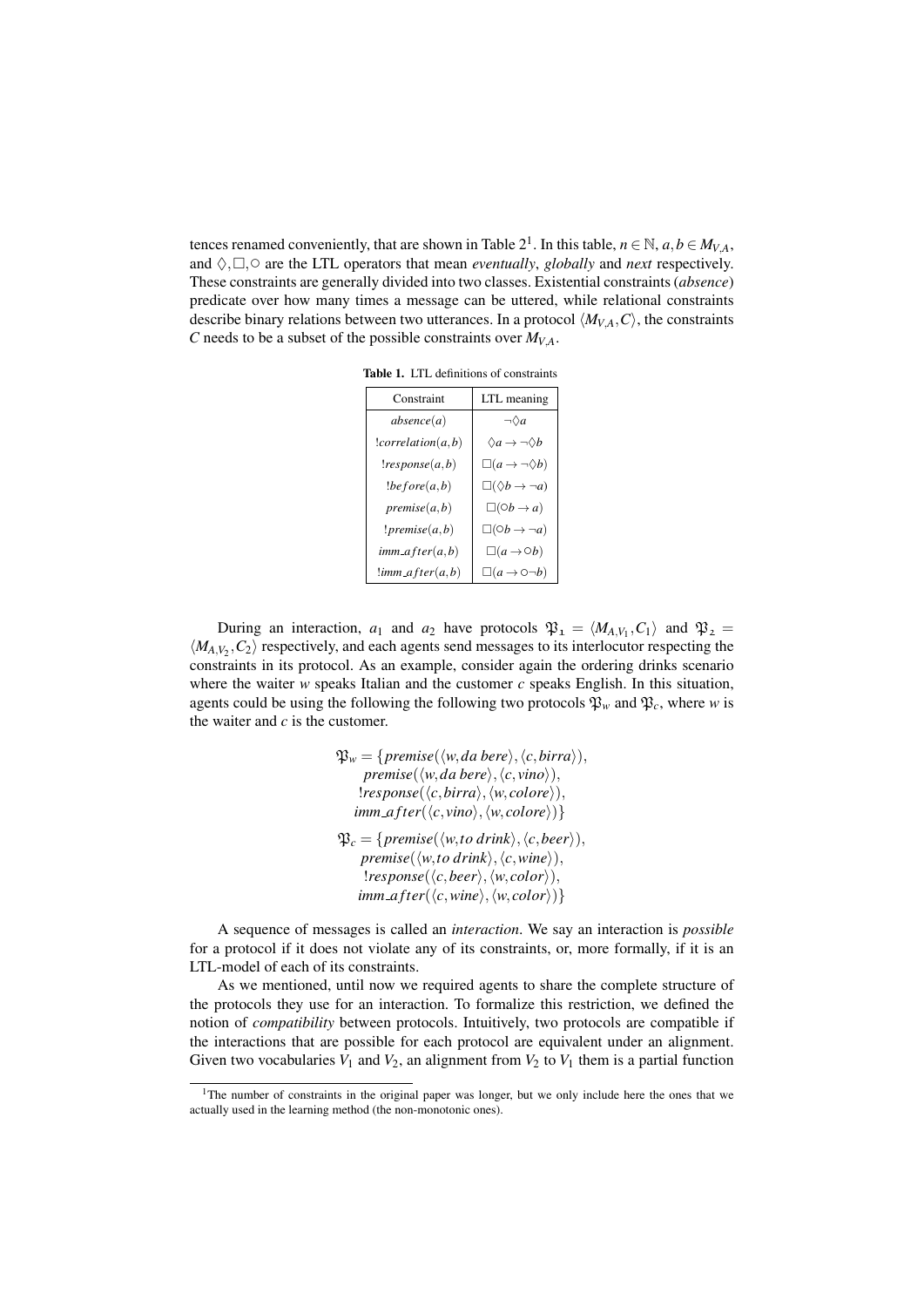$\alpha: V_2 \to V_1$ . An interaction in vocabulary  $V_2$  can be translated to an interaction in  $V_1$ using  $\alpha$  if all its messages are in the domain of the alignment, by translating each word.

**Definition 1** Consider two interaction protocols  $\mathfrak{P}_1 = \langle M_{A,V_1}, C_1 \rangle$  and  $\mathfrak{P}_2 = \langle M_{A,V_2}, C_2 \rangle$ , *and let Int*( $\mathfrak{P}_i$ ) *be the set of possible interactions in*  $V_i$ .  $\mathfrak{P}_1$  *and*  $\mathfrak{P}_2$  *are* compatible *if there exists a partial function*  $\alpha : V_2 \to V_1$  *such that* 

$$
Int(\mathfrak{P}_1)=\alpha(int(\mathfrak{P}_2))
$$

*If we know the alignment*  $\alpha$  *for which the condition holds, we can say they are* compatible under α*.*

Since agents send messages composed of their own words, when they receive a foreign message they need to interpret it in their local vocabulary to continue the interaction. The objective of the learning techniques we propose in [3] is to infer the alignment  $\alpha$ under which the protocols are compatible, something that would allow agents to interpret correctly the messages they receive.

The approach we present for learning alignments from interactions is simple. From now on we will use the point of view of *a*1, but everything is analogous for its interlocutor. The agent maintains a confidence distribution  $\omega : V_2' \times V_1 \to [0,1]$  that assigns a value to each mapping between a known foreign word  $(V_2^{\overline{I}} \subseteq V_2)$  and a word in their vocabulary. These values are updated according to what agents observe in interactions. We present here only the simplest one of the methods we proposed in [3]. Briefly, when an agent receives a word, it punishes all interpretations that are not possible because they violate some constraint. Suppose  $a_1$  receives  $v_2$  after observing interaction *i*, and let *r* be a punishment parameter and *i*.*m* the operation of appending a message *m* to *i*. The update is described in Eq. (1).

$$
\omega(v_2, v_1) := \begin{cases} \omega(v_2, v_1) \cdot (1 - r) & \text{if } i \cdot \langle a_2, v_1 \rangle \text{ is not possible for } \mathfrak{P}_1 \\ \omega(v_2, v_1) & \text{otherwise} \end{cases}
$$
 (1)

For example, if the customer receives *colore* right after saying *wine*, it infers that it cannot mean *to drink*. By interacting repeatedly with different protocols, agents gradually learn an alignment between their vocabularies.

#### 3. Flexible Protocols

We now propose an approach that considers more carefully the question of to what extent agents can align their vocabularies when their protocols are different. To this aim, we introduce *flexible protocols*, in which each constraint has a weight that represents a punishment received when that constraint is violated. This punishment can be interpreted, for example, as a way of expressing preferences (heavier constraints are those that agents prefer not to violate), or degrees of confidence on a constraint, when there is uncertainty about the interaction context.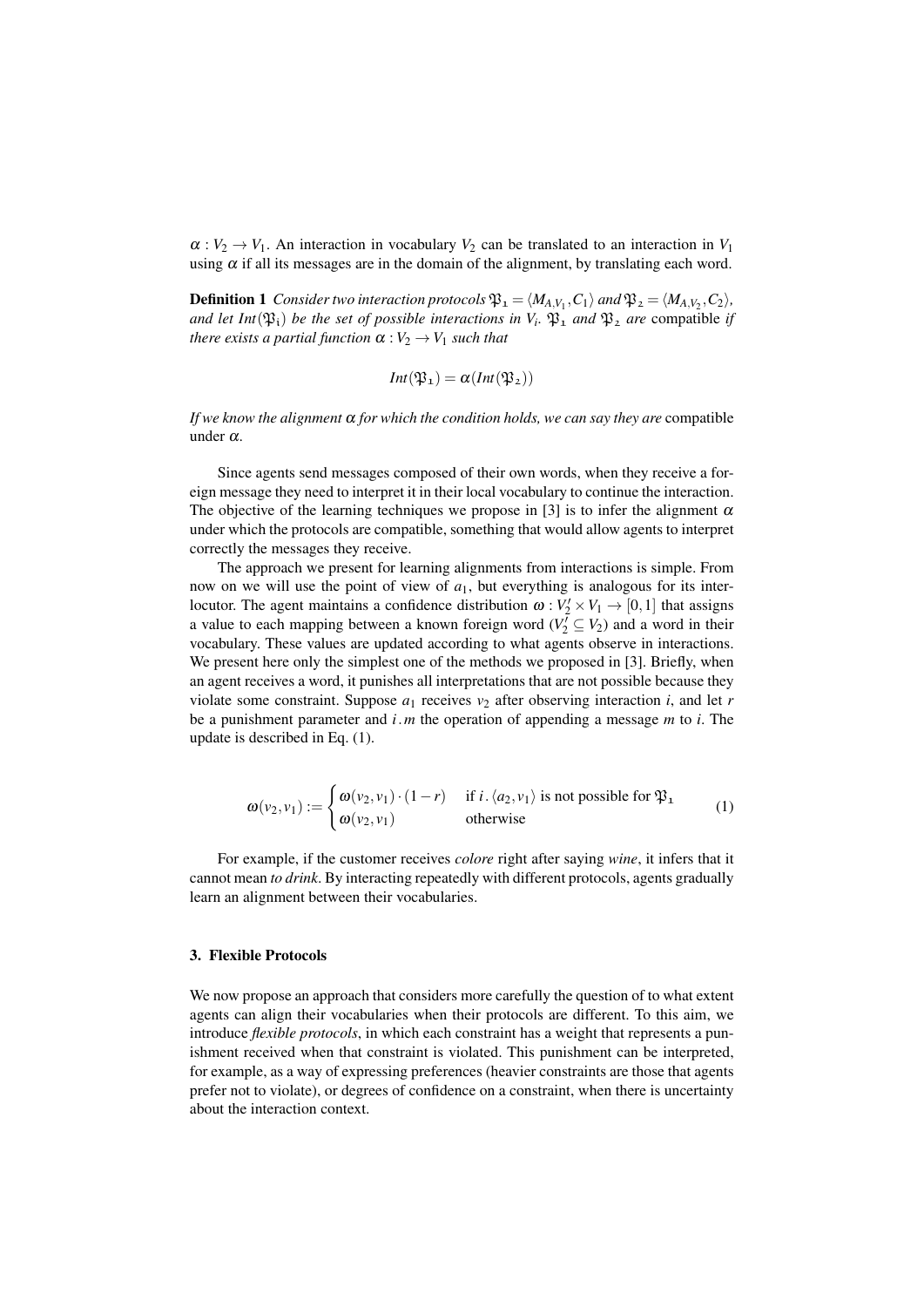**Definition 2** *A flexible protocol*  $\mathfrak{P}^f$  *over a vocabulary V and a set of agents A is a tuple*  $\langle M_{V,A}, C^f \rangle$ . The set  $C^f$  is composed of pairs  $\langle c, \rho \rangle$ , where c is one of the constraints in *Table 2 over*  $M_{VA}$ *, and*  $\rho \in [0,1]$ *.* 

As an example, consider again the ordering drinks scenario. Assume they have the same constraints as before with high weight, but now the waiter also believes that the customer should not order two different alcoholic beverages in one interaction. This constraint, however, is less strict than the others, since the waiter is willing to accept that behaviour some times. The protocols would look as follows.

$$
\mathfrak{P}_w = \{ \langle premise(\langle w, da \text{ bere}\rangle, \langle c, birra \rangle), 1 \rangle, \\ \langle premise(\langle w, da \text{ bere}\rangle, \langle c, vino \rangle), 1 \rangle, \\ \langle!response(\langle c, birra \rangle, \langle w, colore \rangle), 1 \rangle, \\ \langle imm_after(\langle c, vino \rangle, \langle w, colore \rangle), 1 \rangle, \\ \langle!correlation(\langle c, vino \rangle, \langle c, birra \rangle), 0.5 \rangle \}
$$
\n
$$
\mathfrak{P}_c = \{ \langle premise(\langle w, to \text{ drink} \rangle, \langle c, bere \rangle), 1 \rangle, \\ \langle!response(\langle w, to \text{ drink} \rangle, \langle c, wine \rangle), 1 \rangle, \\ \langle!response(\langle c, beer \rangle, \langle w, color \rangle), 1 \rangle, \\ \langle!imm_after(\langle c, wine \rangle, \langle w, color \rangle), 1 \rangle \}
$$

#### *3.1. Updating Technique*

The core contribution of our previous work consists in the learning techniques that we proposed to update the agent's mapping confidence distribution. In rigid protocols the objective of the learning is to find a correct alignment  $\alpha$  under which the protocols were compatible. In [3] we show how, to that aim, it is enough to consider whether a word is a possible interpretation for a received message. The notion of compatibility cannot be applied to a flexible protocol, since the question of whether an interaction is possible is not meaningful anymore. When interacting with a flexible protocol, any sequence of messages can be accepted, but at some cost. This implies that there is no reference alignment  $\alpha$  that agents can use to understand each other completely. Instead, each alignment will have an expected punishment that will make it better or worse. The goal now is to find an alignment that optimizes the punishment that is received while interacting.

To do so, agents need to take into account the weight of the rules that would be violated for each interpretation. We propose only one simple approach, that combines the punishment that would be received in a particular moment as well as the information that the agent already had.

As in the rigid cae, agents that use flexible protocols have a confidence distribution  $\omega$ that assigns a value to each possible mapping. Consider again agents  $a_1, a_2$  with flexible protocols  $\mathfrak{P}_j^f = \langle M_{V_i, A}, C_j^f \rangle$  for  $j \in \{1, 2\}$ . Suppose  $a_1$  receives a word  $v_2$  from  $a_2$  after interaction *i*. For a word  $v \in V_1$ , let  $B(v, \mathfrak{P}_1^f)$  be the set of all constraints *c* included in a tuple in  $C_1^f$ <sup>*I*</sup><sub>1</sub> such that the interaction obtained by appending  $\langle a_1, v \rangle$  to *i* violates *c*, but *i* does not. Let  $\rho(\mathfrak{P}^{\dagger}, c)$  be the weight of constraint *c* in  $\mathfrak{P}^{\dagger}$ . Then, for each  $v \in V_1$ , and for each  $br \in B(v, \mathfrak{P}_1^{\dagger})$ , agent  $a_1$  iteratively updates:

$$
\omega(v_2, v) := \omega(v_2, v) * (1 - \rho(\mathfrak{P}^{\mathfrak{f}}_1, br))
$$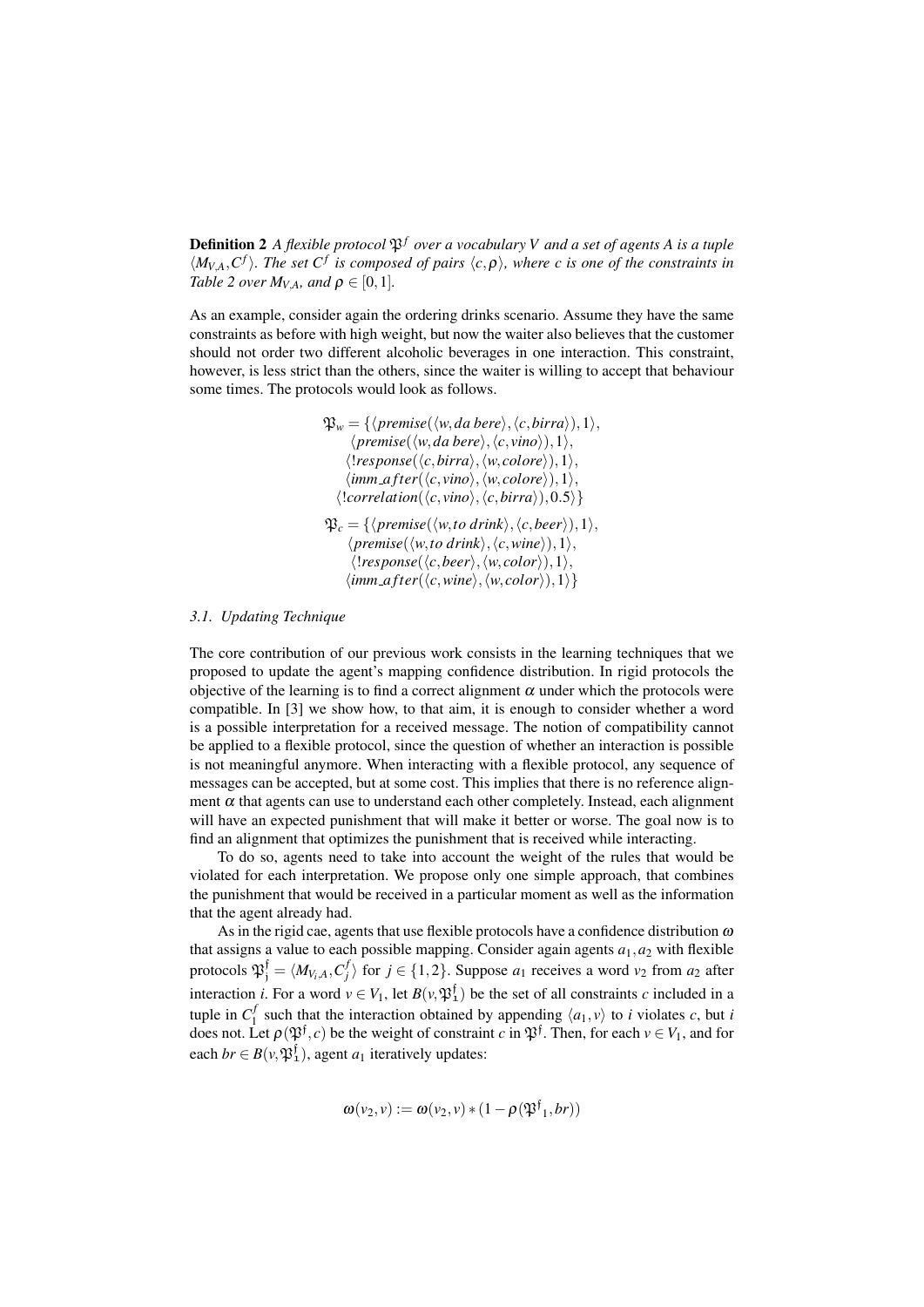After all updates are done, the values are normalized to make  $\sum_{v \in V_1} (\omega(v_2, v)) = 1$ .

#### *3.2. A Distance Measure*

An important question to address before adapting our techniques to the flexible case is the one of when an alignment is good for these new protocols. In the rigid case we measured the quality of an alignment by computing its distance to the reference alignment  $\alpha$ , using the standard precision and recall measures. In flexible protocols, where the objective is to minimize the received punishment, a quality measure should reflect how much agents would pay when using them.

We propose a method that evaluates a pair of alignments for a given pair of protocols. Alignments are evaluated in pairs, and not by themselves, because the punishment that an agent receives depends on how its interlocutor interprets the words it utters. The objective is, therefore, to measure how well they would interact together if using the obtained alignments.

Our objective will be to measure the quality of the alignments that agents learn during with our techniques. Since agents have only confidence distributions, we first need to explain how to obtain an alignemnt from them. For simplicity, in this explanation we will assume that these alignments are, for agent  $a_1$ , a partial function  $\alpha_1 : V_2 \to V_1$ . This alignment maps each foreign word known by the agent with the local word for which the mapping value  $\omega$  is maximal. In practice, agents frequently do not have enough information to distinguish between possible mappings, so there are many of them with maximal value. Therefore the alignment is actually a function  $\alpha_1 : V_2 \to \mathscr{P}^{V_1}$ , where  $\mathscr{P}^S$ is the set of all subsets of a set *S*. To adapt the measure we present now to this kind of alignments it is only necessary to consider  $\alpha_1$  and its analogue for  $a_2$ ,  $\alpha_2$ , as a set of possible alignments, and compute the measure for each combination.

The straightforward way to compute the expected punishment for a pair of protocols and a pair of alignments consists in obtaining all interactions, filtering the ones that could actually occur in an interaction, and computing the average of the received punishment for them. Even if the interactions have bounded length, this method is computationally very expensive, since the amount of interaction grows exponentially with the length. Fortunately, for our particular set of constraints, it is enough to consider only the punishment received by interactions of length 2 to have a measure of the alignment's quality. This is because the constraints are unary or binary, so any violation that could happen would also occur in an interaction of length 2. In future work we plan to investigate in more depth the relation between the measure computed in this way and the actual expected punishment for longer interactions.

We consider only interactions that could be uttered, and discard all sequences of messages that would never occur in a real exchange. These impossible interactions are the ones in which an agent sends an utterance that causes an unnecessary punishment. The notion of *utterable* interactions is defined over *abstract* interactions. These are sequences that are actually said before any interpretation, where the messages uttered by  $a_1$  have words in  $V_1$  and the ones by  $a_2$  have words in  $V_2$ .

**Definition 3** *A two-message abstract interaction i* =  $[\langle a_j, w \rangle, \langle a'_j, w' \rangle]$ *, for j*  $\in$  {1,2} *is* utterable *for alignments*  $\alpha_1, \alpha_2$  *and protocols*  $\mathfrak{P}_1$  *and*  $\mathfrak{P}_2$  *if:* 

 $\bullet$   $[\langle a_j, w \rangle]$  *does not violate any constraint in*  $\mathfrak{P}_j$  *and*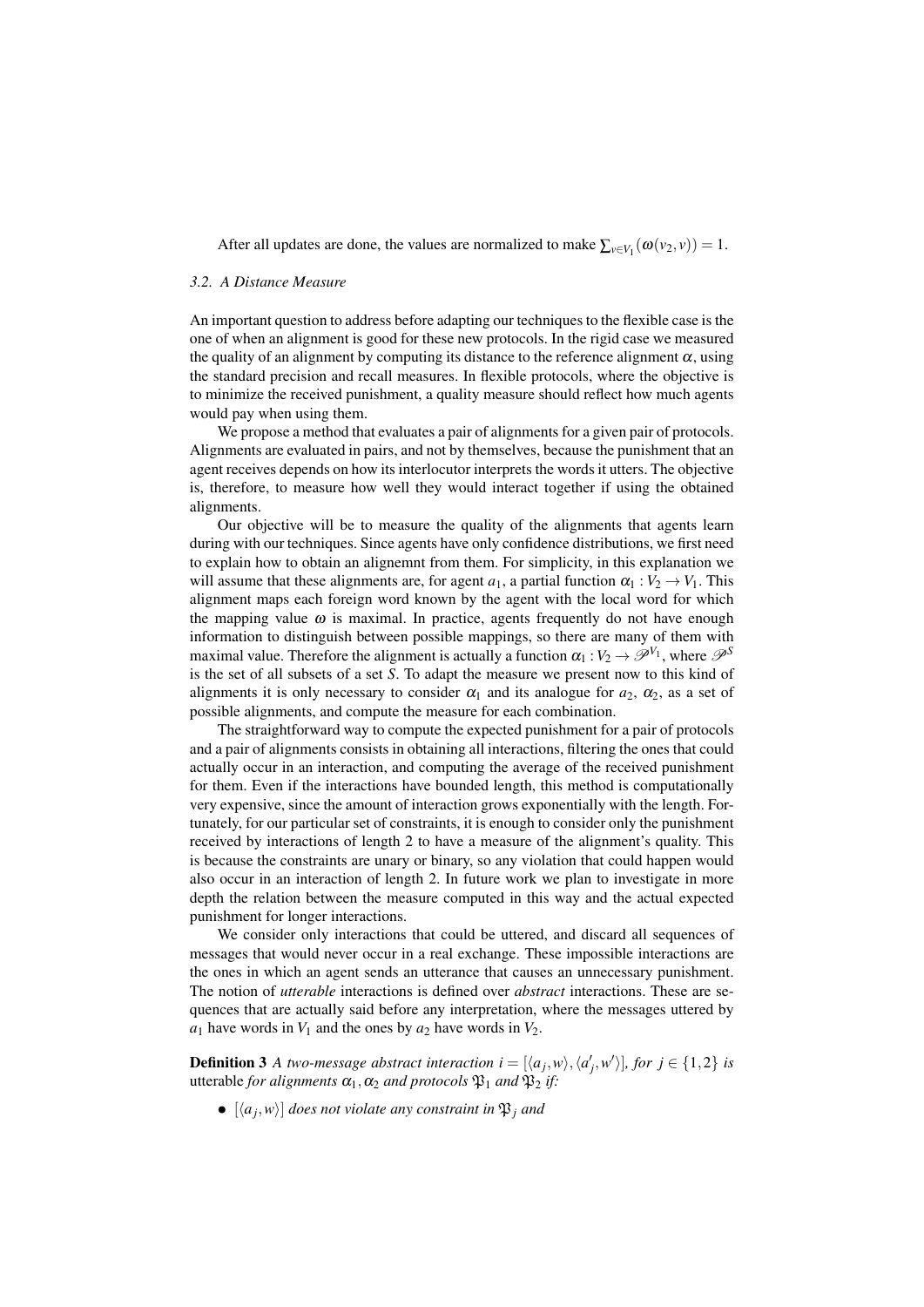•  $\alpha'_{j}(i)$  *does not violate more constraints for*  $\mathfrak{P}'_{j}$  *than*  $\alpha'_{j}([\langle a_{j}, w \rangle])$  *does.* 

We will call  $U_{\mathfrak{P}_1, \mathfrak{P}_2, \alpha_1, \alpha_2}$  to the set of all utterable sentences for those protocols and alignments. Next we need to define the punishment for an interaction with a given alignment and protocol.

**Definition 4** *The punishment for an interaction i and a protocol*  $\mathfrak{P}$  *(noted*  $\rho(\mathfrak{P},i)$ *) is the added weight of all constraints that are violated by i in*  $\mathfrak{B}$ *.* 

The quality of alignments  $\alpha_1, \alpha_2$  for  $\mathfrak{P}_1, \mathfrak{P}_2$  is:

$$
\frac{\sum_{i\in U_{\mathfrak{P}_1,\mathfrak{P}_2,\alpha_1,\alpha_2}}\rho(\mathfrak{P}_1,\alpha_1(i)) + \rho(\mathfrak{P}_2,\alpha_2(i))}{|U_{\mathfrak{P}_1,\mathfrak{P}_2,\alpha_1,\alpha_2}|}
$$

This quality measure is bilateral and measures the amount paid by two agents. It can also be made unilateral by only considering the punishment for one protocol, but it will still depend on both alignments. Note also that we defined the measure for a case in which all words have the same likelihood of being uttered, but it can be easily adapted for other cases. If we know the probability of uttering a given word, to take it into account in the measure it is enough to multiply the punishment for an interaction  $i \in U_{\mathfrak{N}_1, \mathfrak{N}_2, \alpha_1, \alpha_2}$ by the likelihood of *i*. The extension is not so simple when agents have more complicated distributions to choose an utterance, such as one in which the likelihood of sending a message depends on the previous interaction.

#### 4. Experimental Evaluation

Flexible protocols, along with the updating technique that we proposed, can be analysed from two points of view. First, we can consider agents that have structurally different protocols for the same task, without requiring any a priori relation between them. In this case, the technique can be used as a tool to find an alignment that minimizes the punishment received by agents for that specific protocol. This can also be used for small sets of protocols.

A second point of view considers flexible protocols as local variations of a common compatible part. In this case we study how the technique lets agents find the correct alignment (the one that is useful for the common par) in spite of the differences. In the following sections we explain the experiments that we performed to study these two cases.

#### *4.1. Learning an Alignment that Optimizes Punishment*

In this set of experiments we analysed how our method can be used by agents that have different protocols, without any similarity assumption. The objective of the interacting agents is to find the alignment that would make them pay as little as possible. For each experiment we created a pair of flexible protocols, gave one to each agent, and let them interact for some time, observing the alignment that they obtained in the end. To decide the quality of the alignments, we used two different measures:

1. The real punishment received by agents when they used the alignment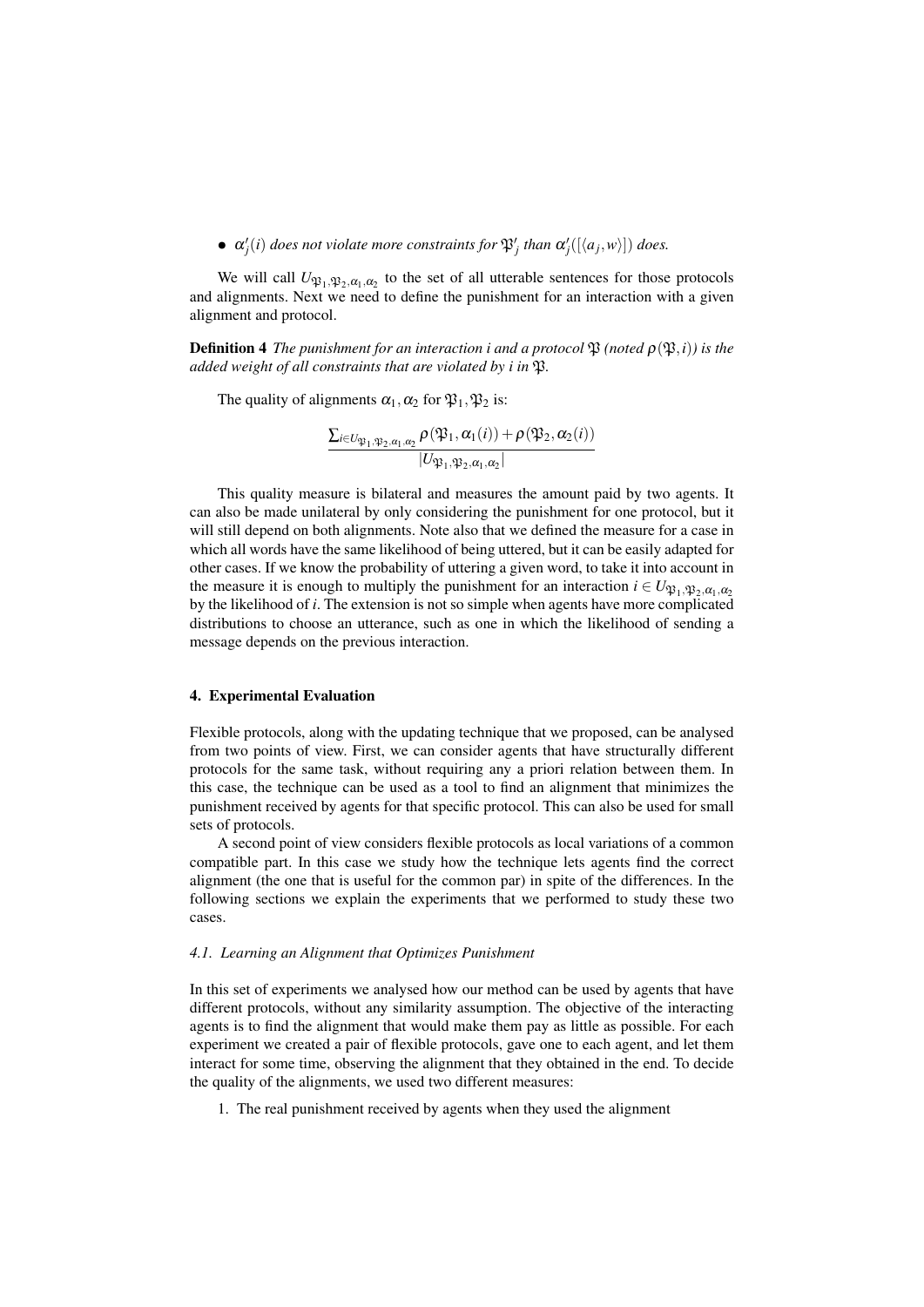2. The quality of the alignments with respect to the protocols measured as explained in Section 3.2

Since we proposed the alignment quality measure as an expected value of the punishment received by agents, our hypothesis is that the curves obtained with it are similar to the ones that show the average received punishment. However, the distance measure only considers the expected punishment for interactions of length 2. Since agents use longer interactions, the value of the real punishment will be larger.

An experiment consists of two agents, each of them with a vocabulary and a protocol over it. In this preliminary experimentation the size of the vocabularies is of 4 words. We performed experiments with different protocol sizes and total weight (obtained by adding up the weight for each constraint). Concretely, we used protocols with 6 and 8 rules, and total weight 3.0 and 5.0. In each experiment, both protocols have the same number of constraints and the same added weight. In an experiment, we let agents go through a learning phase in which they interacted  $n$  times, performing the experiment for  $n = [0, 2, 5, 10, 15, 20, 30]$ . During these alignments they updated their confidence distributions on mappings. All interactions were of length 6. After this training phase, we ran a test phase of 20 interactions, during which agents did not learn new information. Instead, they interpreted foreign words using the alignments obtained in the previous phase. For the second measure, we added the total punishment that agents received during the test phase. We repeated the experimentation 10 times, for 10 different protocols.



Figure 1. Results for a vocabulary of 4 words

Figure 1 shows the results obtained for each experiment. We can see that with more training, agents find alignments that are better according to the measure, and that let them interact receiving lower punishment. The distance measure seems to change in the same way as the actual received punishment, which indicates it is a good estimate. We would need a larger set of experiments to answer some interesting questions that are not reflected in this data, such as the relative importance of the amount of constraints and the total weight.

### *4.2. Learning a Correct Alignment in Protocols with Variations*

The objective of the second type of experiments is to analuze the learning techniques when applied by agents with protocols that diverge in some degree from a shared compatible part. To build these kind of protocols, we used four parameters: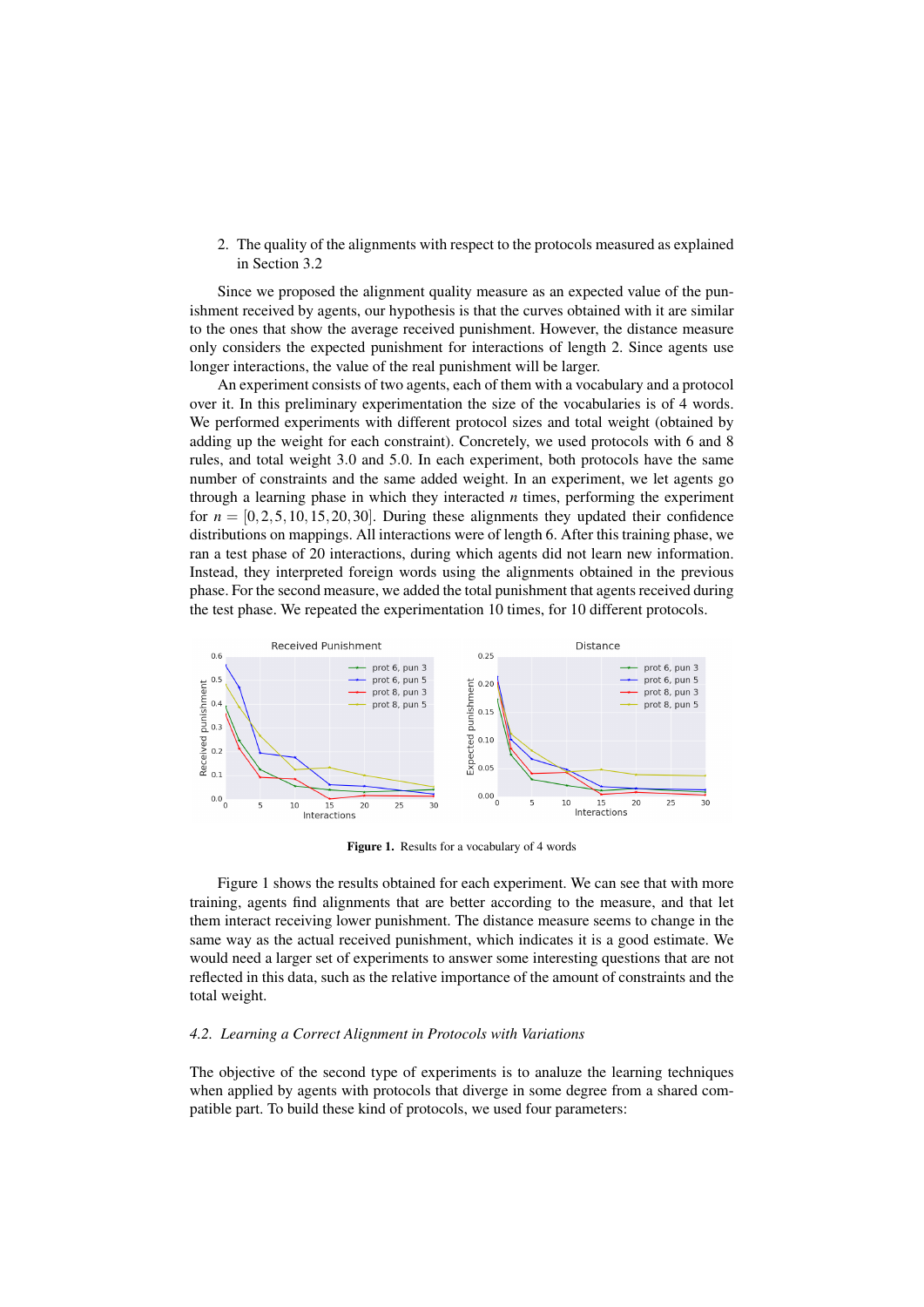- *r<sup>s</sup>* : the number of shared constraints
- *r<sup>d</sup>* : the number of different constraints
- $w_s$ : the total weight for shared constraints
- *w<sup>d</sup>* : the total weight for different constraints

We started from two vocabularies  $V_1$  and  $V_2$  and an alignment  $\alpha$  between them, and created two protocols with  $r_s$  constraints that were compatible under  $\alpha$ . This was the shared part. We distributed the weight  $w_s$  over those constraints (to simplify the experimentation, we did this uniformly). Then, we added  $r<sub>d</sub>$  different constraints to each protocol, and distributed the weight *w<sup>d</sup>* between them (not necessarily uniformly).

In each experiment, we let agents interact 100 times with different pairs of protocols, and measured when (and if) they converged to  $\alpha$ . It is important to make one comment here. In our previous work, it was enough to consider that agents had found  $\alpha$  when their learned alignments were equivalent to it. This is because in rigid protocols, using  $\alpha$  would always lead to correct interactions. This is not the case any more, since agents could receive punishments even using  $\alpha$ , that could made them change the alignment. For this reason, we considered an agent had converged when after they had spent 15 interactions without changing the alignment (but we recorded the number where they first got to  $\alpha$ , before those 15 interactions).



Figure 2. Results for a vocabulary of 4 words and protocols with 8 common constraints

In our experiments, we considered a large set of shared constraints (8 constraints, with weight 0.8 each), and studied the convergence to  $\alpha$  for different values of  $r_d$  and  $w_d$ The results can be seen in Figure 2. We performed the experiment 10 times, with different protocols. The figure shows the number of experiments after each amount of interactions. We used  $r_d = \{0, 1, 2\}$  and  $w_d = \{0.0, 0.5, 1.0, 1.5, 2.0\}$ . Some combinations were not performed, because the weight was impossible to distribute in the amount of rules. We see how more and more heavy different constraints imply more difficulty to find  $\alpha$ . We also observe an unexpected effect. Even with the same weight, more constraints slow down the convergence. We think this is because of how agents choose which word to utter. Now, they only utter words that do not violate any rule, so they are more restricted, which could make interactions finish in failure earlier, or could make all interactions very similar between them. Another thing to comment is that the difference between small weights cannot be seen correctly in these experiments (for example, see the case od  $rd = 2$ ,  $wd = 0.0$  vs  $rd = 2$ ,  $wd = 0.5$ ). We plan to study this effect more exhaustively in the future, with a larger set of experiments.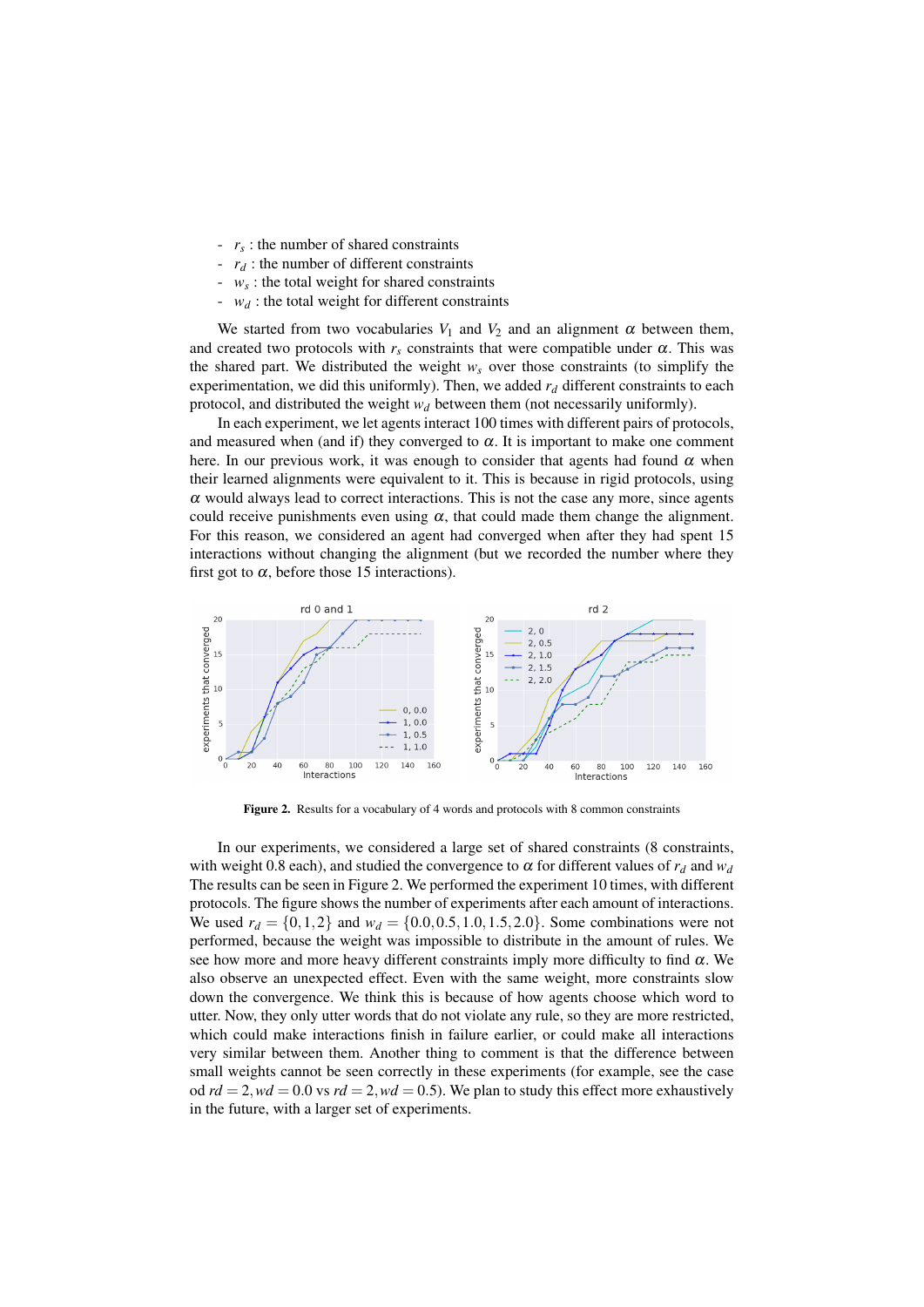To have a deeper comprehension of how these techniques work, they should be compared to the performance of the original learning methods for rigid protocols, when used for protocols that have some diverging constraints. In this way, we would be able to detect if taking into account explicitly the weight of different constraints is better than considering them as noise.

### 5. Conclusions

We introduced a new kind of protocols that allow us to investigate the problem of vocabulary alignment for agents that do not share exactly the same procedural knowledge of the tasks they perform together. This can mean either that they have unrelated specifications, or that they share a common part that has a significant number of constraints and another portion differs. The technique that we propose to learn alignments in this case is a simple adaptation of the one we had introduced in previous work, and is useful for both situations.

This work is still in a preliminary state, but we see it as a basis to many extensions. First of all, the experimental part needs to be improved, considering larger protocols and making a more accurate analysis. The current experiments should only be seen as preliminary tests that give an idea of how the method works and provide input for future experimentation. For example, in the first experiment it is possible to consider the optimality of the solution the agents find, something that would be useful to understand how the technique works. In addition to this, there are different questions to consider regarding the technique. We think it would be particularly interesting to consider interactions between agents with different kinds of preferences. For example, what kind of alignment would a pair of agents reach if one of them has very high preference values and the other one very low?

### References

- [1] Manuel Atencia and Marco Schorlemmer. An interaction-based approach to semantic alignment. *Journal of Web Semantics*, 12-13:131–147, 2012.
- [2] Paula Chocron and Marco Schorlemmer. Attuning ontology alignments to semantically heterogeneous multi-agent interactions. In *ECAI 2016 - 22nd European Conference on Artificial Intelligence, 29 August-2 September 2016, The Hague, The Netherlands - Including Prestigious Applications of Artificial Intelligence (PAIS 2016)*, pages 871–879, 2016.
- [3] Paula Chocron and Marco Schorlemmer. Vocabulary alignment in openly specified interactions. In *Proceedings of the 16th International Conference on Autonomous Agents and Multiagent Systems (AAMAS 2017) (To appear)*, 2017.
- [4] Jurriaan Van Diggelen, RobbertJan Beun, Frank Dignum, Rogier M. Van Eijk, and John Jules Meyer. Ontology negotiation: Goals, requirements and implementation. *Int. J. Agent-Oriented Softw. Eng.*, 1(1):63– 90, April 2007.
- [5] Jérôme Euzenat and Pavel Shvaiko. Ontology Matching. Springer-Verlag New York, Inc., Secaucus, NJ, USA, 2007.
- [6] M. Pesic and W. M. P. van der Aalst. A declarative approach for flexible business processes management. In *Proceedings of the 2006 International Conference on Business Process Management Workshops*, BPM'06, pages 169–180, Berlin, Heidelberg, 2006. Springer-Verlag.
- [7] Gabrielle Santos, Valentina Tamma, Terry R. Payne, and Floriana Grasso. A dialogue protocol to support meaning negotiation.: (extended abstract). In *Proceedings of the 2016 International Conference on Autonomous Agents and Multiagent Systems*, AAMAS '16, pages 1367–1368, Richland, SC, 2016. International Foundation for Autonomous Agents and Multiagent Systems.